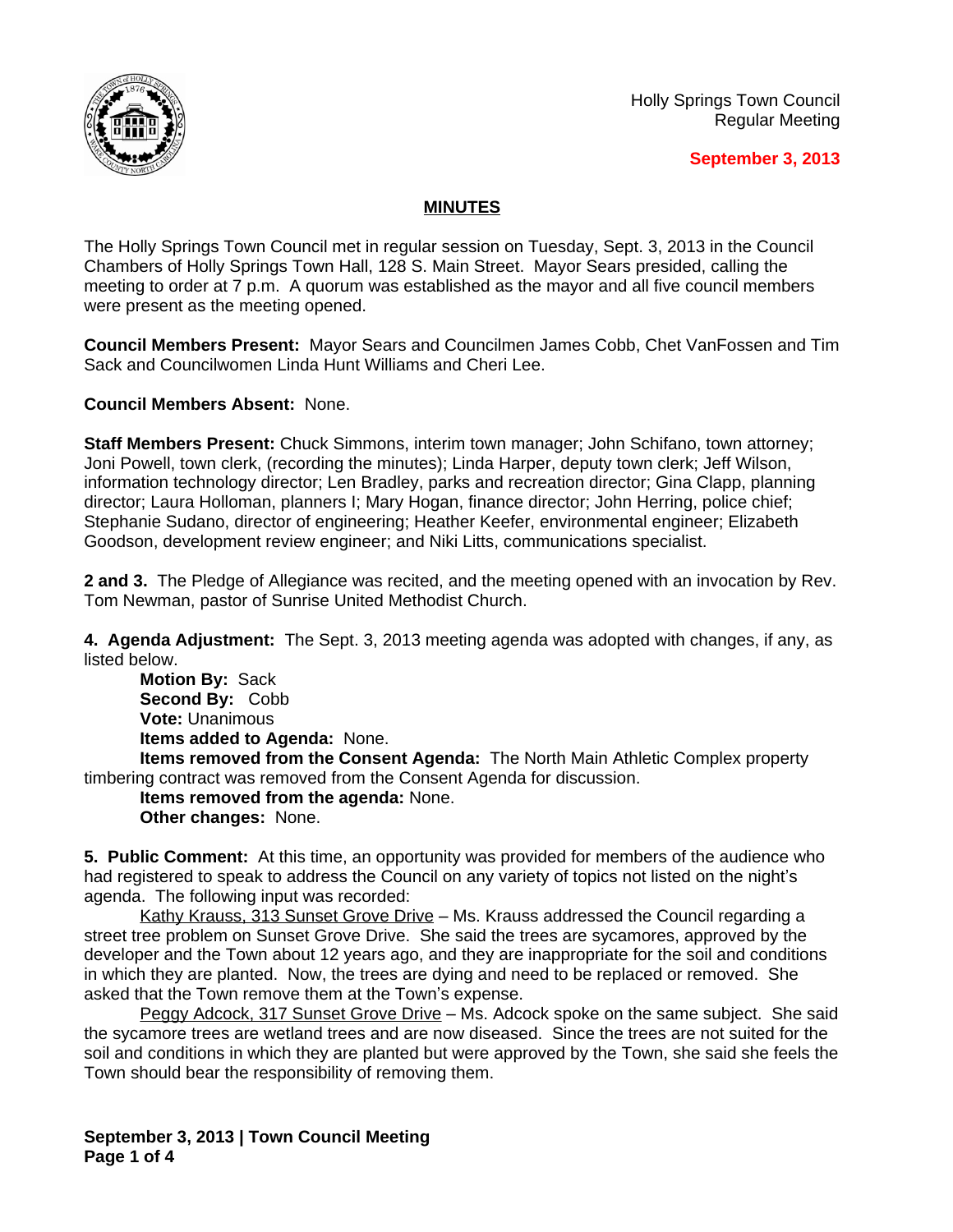Hunter Grillon, 217 Alderwood Place – A resident of Woodcreek Subdivision, Mr. Grillon said there are 60 acres of undeveloped land full of deer behind his home. He wanted to know if he could have permission to bow hunt the property. The mayor said the Council would take the request under consideration.

**6a. Certificate of Achievement for Excellence In Financial Reporting -** Mr. Holland said the Certificate of Achievement for Excellence in Financial Reporting has been awarded to the Town of Holly Springs Finance Department by the Government Finance Officers Association (GFOA) of the United States and Canada for its comprehensive annual financial report (CAFR.)

The Certificate of Achievement is the highest form of recognition in the area of governmental accounting and financial reporting, and its attainment represents a significant accomplishment by a government, its management and its finance office staff, Mr. Holland said.

This is the eighth year that the Town has earned this prestigious award. **Action:** None.

**7a. Consent Agenda:** The Council approved a motion to approve all items on the Consent Agenda. The motion carried following a motion by Councilman Sack, a second by Councilman Cobb and a unanimous vote. The following actions were affected:

7a. Minutes – The Council approved minutes of the Council's meetings held July 16, Aug. 6 and Aug. 20, 2013*.*

7b. Reclassification of Senior Accountant Position – The Council approved reclassification of the senior accountant position to accountant.

7c. SCIMMP - The Council approved to award a contract to CH2M Hill for Phase 2 services to update the Town of Holly Springs Secondary and Cumulative Impacts Master Mitigation Plan (SCIMMP) and to adopt the associated budget amendments. Copies *of the budget amendments are attached to these minutes.*

7d. Budget Amendments - The Council adopted amendments to the FY 2012-13 budget to bring forward funds to reserve funds for future street and parks and recreation projects. *Copies of the budget amendments are attached to these minutes.*

7e. Budget Amendment, \$4,800 – The Council adopted an amendment to the FY 2013-14 budget in the amount of \$4,800 from Economic Development reserves for the 10<sup>th</sup> annual Economic Development partners event and the 10th annual business appreciation event.A c*opy of the budget amendment is attached to these minutes.*

7f. Ballenridge Pipe Rehabilitation Project – The Council approved to award a construction administration contract to Diehl and Phillips, PA in the amount of \$21,750 for the Ballenridge pipe rehabilitation project and to adopt an associated budget amendment to cover the contract plus contingency.A c*opy of the budget amendment is attached to these minutes.*

7g. 2013 Street Improvement Project Change Order #1 – The Council approved contract change order No. 1 in the amount of \$122,570.50 to include the following additional streets to the 2013 Street Improvement Project: Oakhall Drive, Linden Ridge and Ramshorn Drive in Oakhall Subdivision and Pine Orchard in Fairhill Subdivision.

7h. Contracts Report – The Council received a report of recent contracts amounting to less than \$15,000 approved by the town manager, pursuant to policy.

7i. North Main Athletic Complex Project – This item was removed from the Consent Agenda during agenda adjustment.

7j. Budget Amendment, \$245,400 – The Council adopted amendments to the FY 2013-14 budget in the amount of \$245,400 to cover the construction contract for the Ballenridge pipe rehabilitation project. *Copies of the budget amendments are attached to these minutes.*

7k. Park and Recreation Refund Policy – The Council approved to modify the Parks and Recreation refund policy to exempt medical or school calendar/school assignment refunds from administrative processing fees.

**September 3, 2013 | Town Council Meeting Page 2 of 4**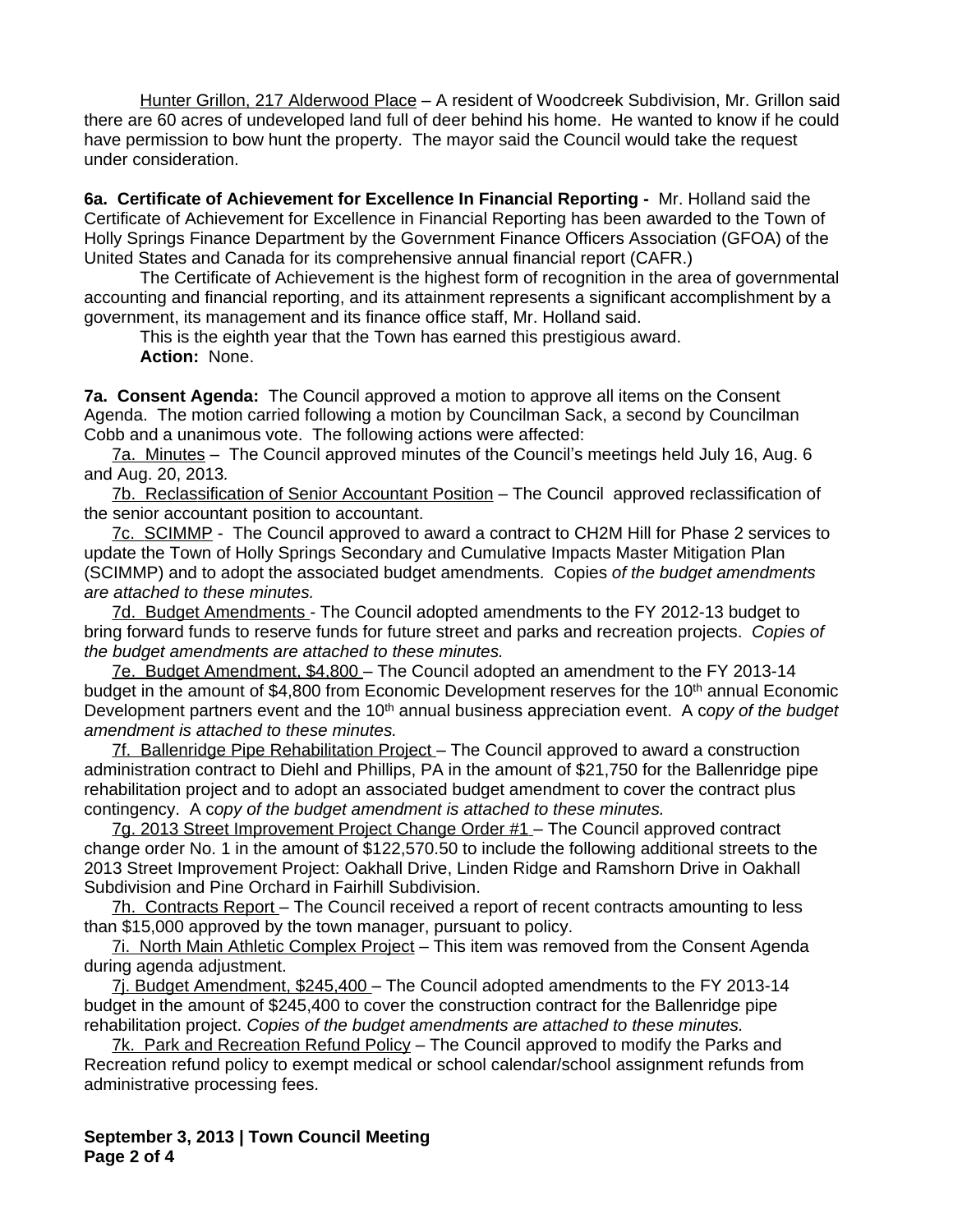7l. DukeNet Contract – The Council approved to enter a contract with DukeNet for a 36-month term for 100 Mbps dedicated internet access.

**7i. North Main Athletic Complex Project** – Mr. Bradley addressed the Council and reported that at \$14,000 for the timbering of the North Main Athletic Complex Project property, bids received were lower than expected. He did note that the proposition is better than it seems at face value because the logger also will mulch wood debris and stumps during the job, something the town would have to pay for before road construction. The savings to the town and a fast timbering job would combine to be of benefit to the town and the project.

**Action:** The Council approved a motion to approve the timbering bid of \$14,000 from Perry Hunt of Hunt Forest Resources LLC and to authorize the town manager to sign a timbering deed for the 42 acres of the North Main Athletic Complex property.

**Motion By:** Williams **Second By:** Sack **Vote:** Unanimous

**8a. Preliminary Plan 13-MAS-01, Twelve Oaks Phase 6** – Ms. Holloman said Twelve Oaks, a Planned Unit Development located off of New Hill Road, is requesting the approval of its newest proposed phase, Phase 6. This would be the seventh phase that is being developed, as phase 1, 2, 3A, 4, 5, and 7 already are approved. Phases 1, 2, and 3A are under construction.

She said the Twelve Oaks PUD consists of a total of 687.35 acres and allows for up to 2,028 total dwelling units. Proposed phase 6 is comprised of 58 single-family lots (all Type B lots) and no multi-family residential units. The approved PUD plans establish four single-family lot types: Types A, B, C and D. These lot types range from 4,000 to 12,000 square feet; Type A is the smallest, and Type D is the largest.

She said in addition to meeting all established lot requirements, proposed lots also would have to meet the architectural standards of the Twelve Oaks PUD**.**

**Action:** The Council approved a motion to approve Preliminary Plan 13-MAS-01 for Twelve Oaks Phase 6 as submitted by Spaulding & Norris Engineering, Project Number 410-02, dated revised 8/12/2013 with the following conditions:

- 1. All previous approval conditions for Twelve Oaks PUD will apply to this plan as well.
- 2. Within 10 days of Town Council approval, the applicant shall submit revised plans correcting the lots within the site data table to Type B lots.
- 3. The following items will be required with the first plat associated with this phase: HOA covenants shall be recorded with the first plat. Draft copies can be submitted for review with the first construction drawing submittal.
- 4. Prior to construction drawing approval and/or issuance of a land disturbance permit for the entire project, all environmental permits must be obtained.

At the time of construction drawing submittal, a site lighting plan will be required. Street Trees on all interior streets shall be positioned as to not interfere with any lighting fixtures present or any site distance triangles.

**Motion By:** Sack **Second by:** Cobb **Vote:** Unanimous.

**8b. Town Manager Contract** – Mr. Schifano said that the town council has concluded its interview and selection process for the position of town manager. An employment offer by the town council has been made and accepted and the town council is in a position to vote for final approval, subject to the town council's review of the contract. Mr. Schifano said it would be proper for the town council to review the contract's terms in closed session, pursuant to NCGS §143-318.11(a)(6) and a(5)(ii), then if acceptable, return to open session to approve the contract and make the final appointment of town manager.

**September 3, 2013 | Town Council Meeting Page 3 of 4**